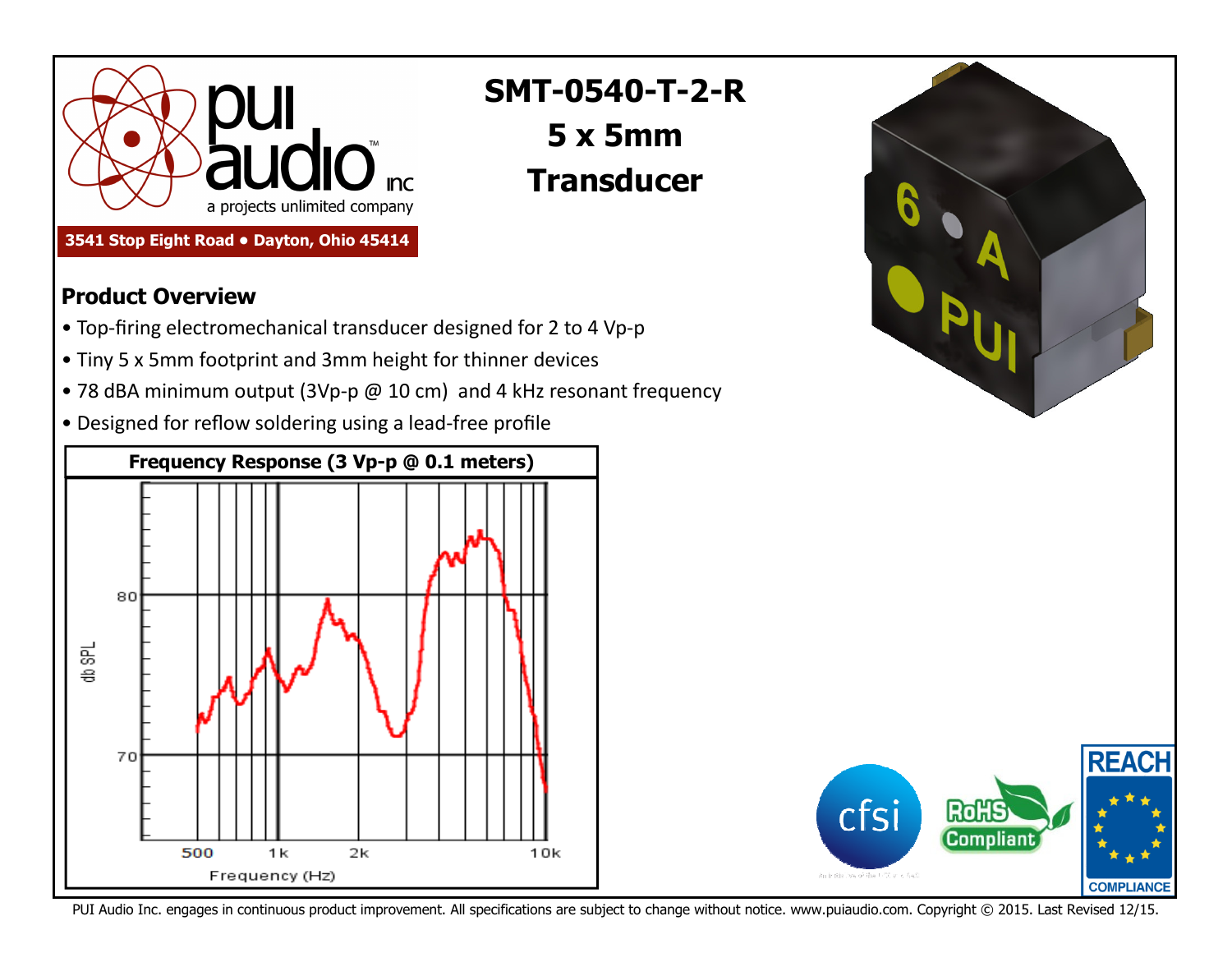

## **AT-1438-TWT-R SMT-0540-T-2-R 40mm Speaker 5 x 5mm**

## **Transducer**



PUI Audio Inc. engages in continuous product improvement. All specifications are subject to change without notice. www.puiaudio.com. Copyright © 2015. Last Revised 12/15.